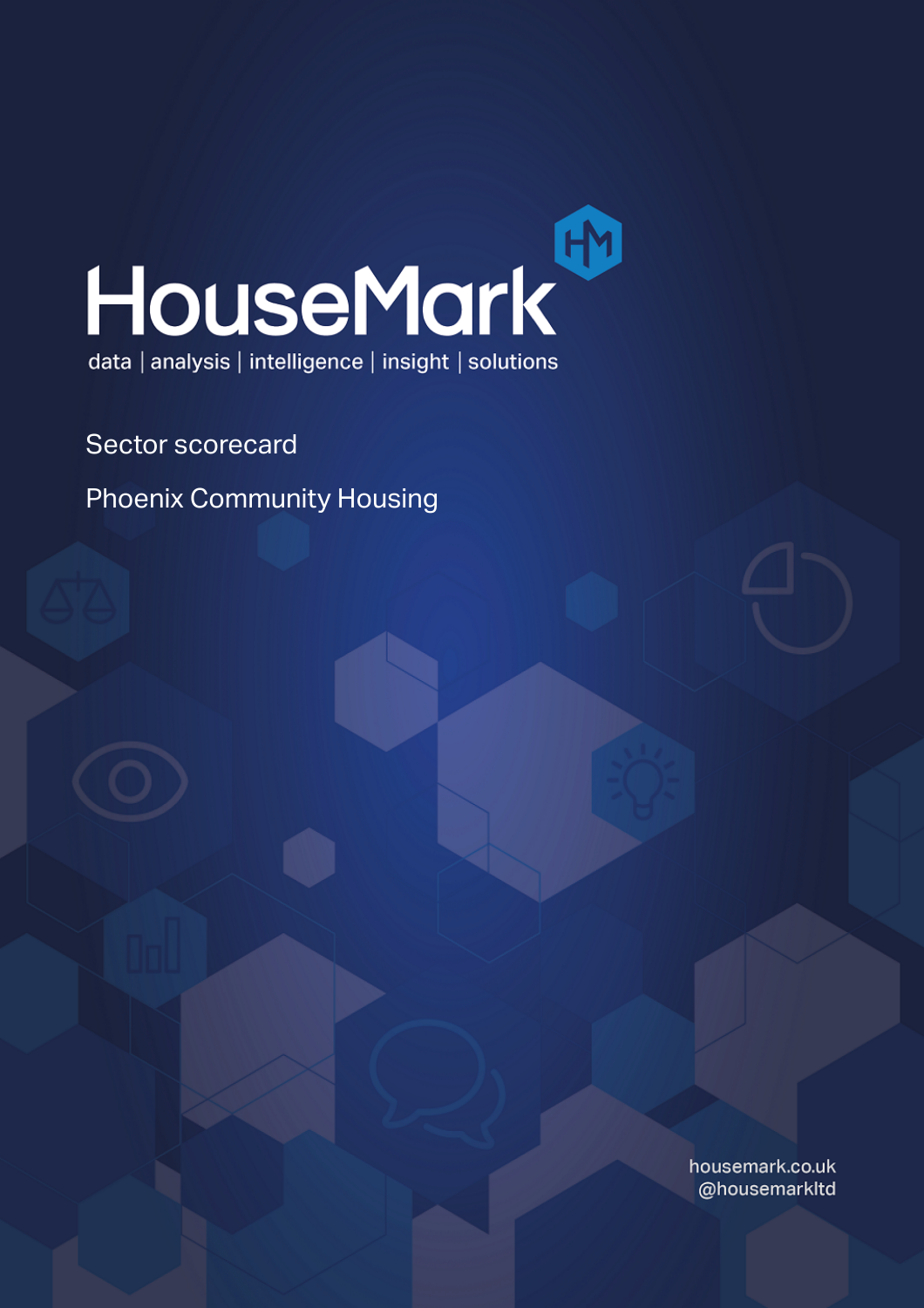## **Contents**

| Operating margin (SS)                                     |  |
|-----------------------------------------------------------|--|
| Operating margin (social housing lettings) (SS)           |  |
| Interest cover - EBITDA (MRI) (SS)                        |  |
|                                                           |  |
| Units developed (absolute) - social (SS)                  |  |
| Units developed (absolute) - non-social (SS)              |  |
| Units developed (absolute) - total (SS)                   |  |
| Units developed (as a % of units owned) - social (SS)     |  |
| Units developed (as a % of units owned) - non-social (SS) |  |
| Gearing 2018 (SS)                                         |  |
|                                                           |  |
| Satisfaction with the overall service provided (SS)       |  |
| Reinvestment % (SS)                                       |  |
| Investment in community activities (SS)                   |  |
|                                                           |  |
| Management CPU (SS)                                       |  |
| Service charge CPU (SS)                                   |  |
| Maintenance CPU (SS)                                      |  |
| Major repairs CPU (SS)                                    |  |
| Other social housing costs CPU (SS)                       |  |
| Headline social housing CPU (SS)                          |  |
| Rent collected % (SS)                                     |  |
| Overheads as a % of turnover (SS)                         |  |
|                                                           |  |
| Return on capital employed (ROCE) (SS)                    |  |
| Ratio of responsive repairs to planned maintenance (SS)   |  |
| <b>Occupancy (SS)</b>                                     |  |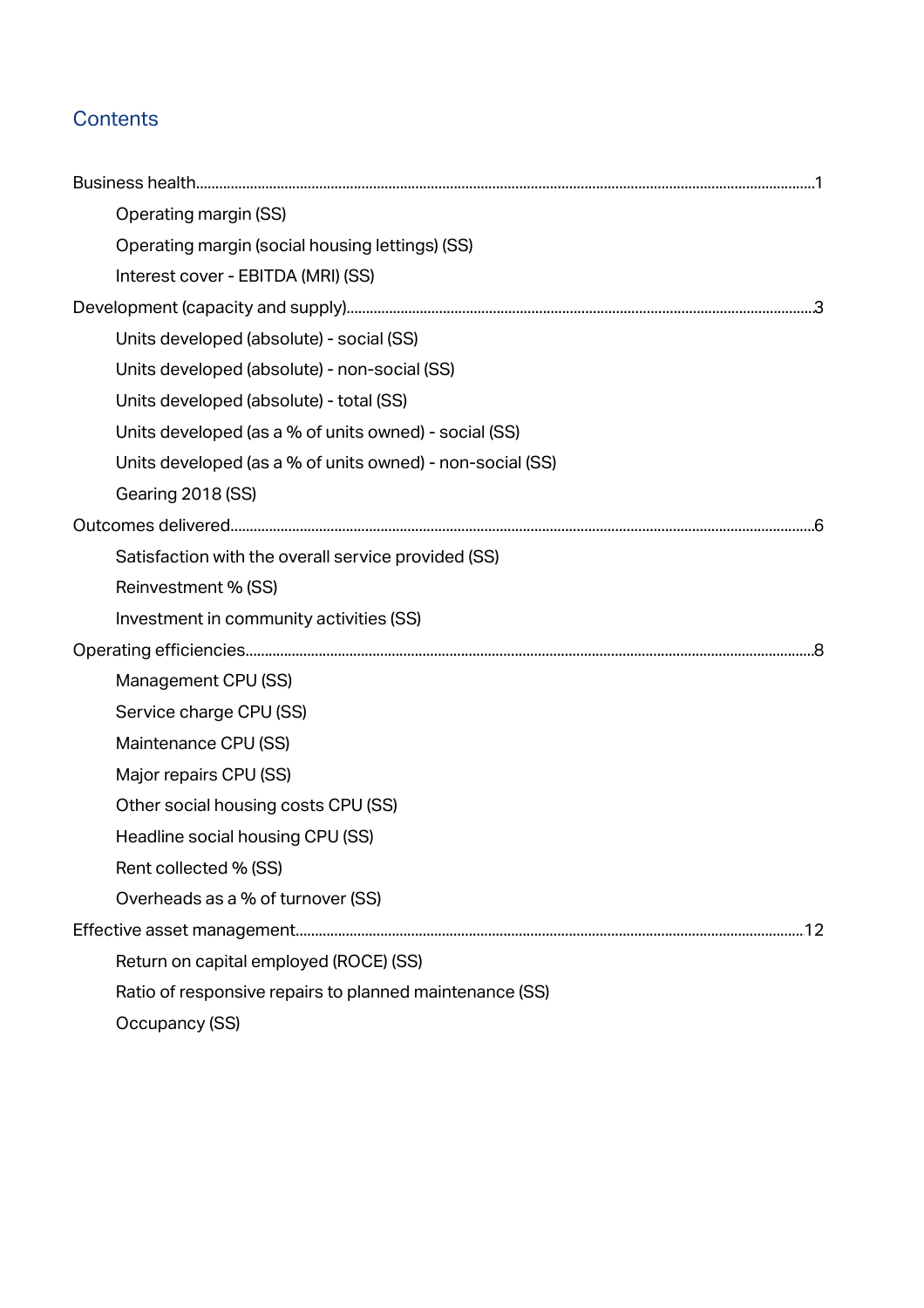### Date Range

This report uses data for the following periods. Note that the data can be sourced from various different modules, and the period may differ between modules. As a default HouseMark will provide you with the most recent data for your organisation.

Performance data - 2018/2019 Q4 Sector scorecard - 2018/2019 Development - 2017/2018 STAR - 2018/2019 - Allow data up to 2 years old Headline cost benchmarking - 2018/2019 Joint costs - 2018/2019 - Allow data from previous year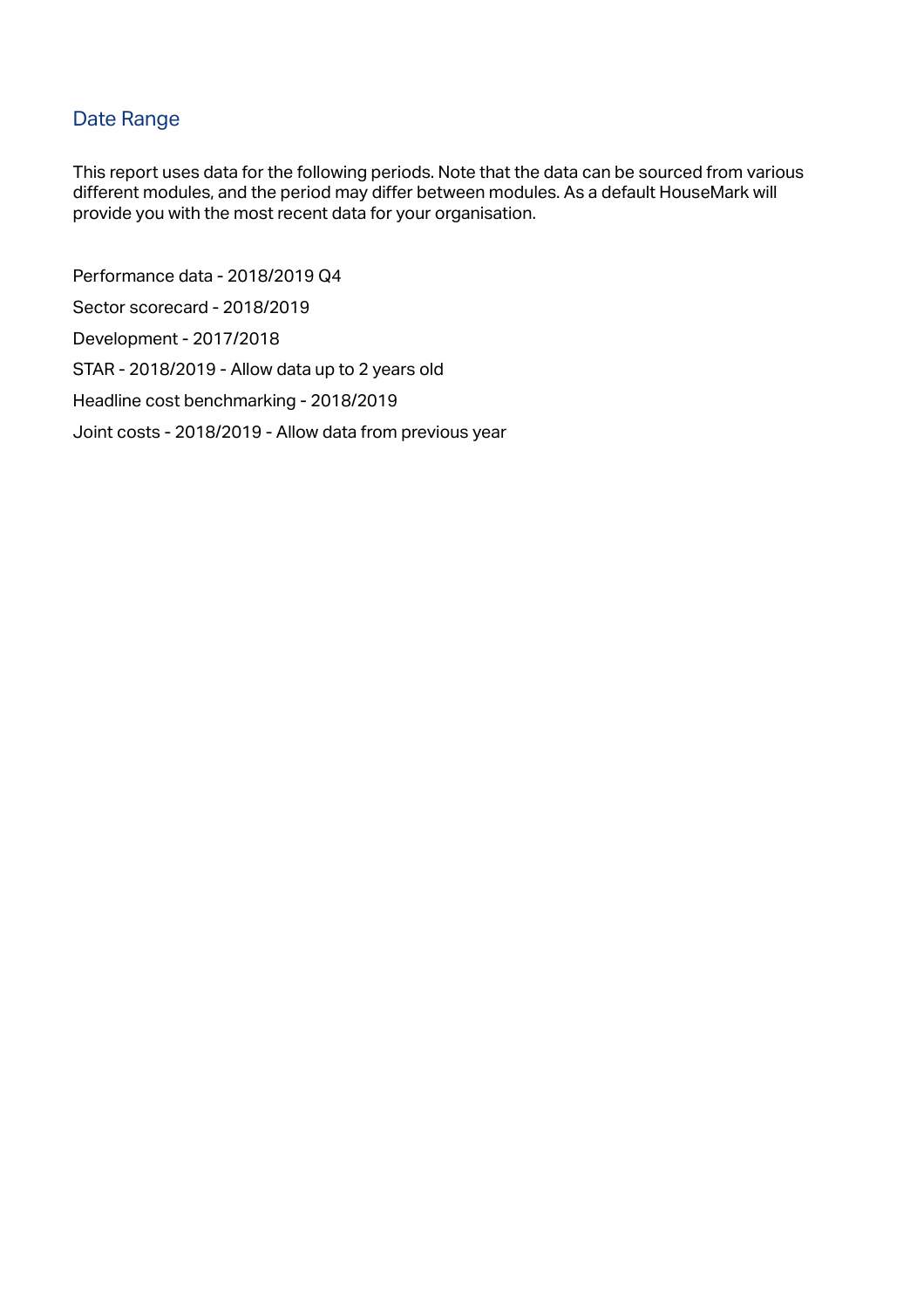### Peer group

This report uses the following peer group parameters. The organisations you are compared to within this report are only those that fall within these parameters and have provided valid data for the date range(s) selected.

Stock - Between 0 and 15000 Regions - London Organisation Types - All types DLO - Yes, No, No data Is Dynamic - Yes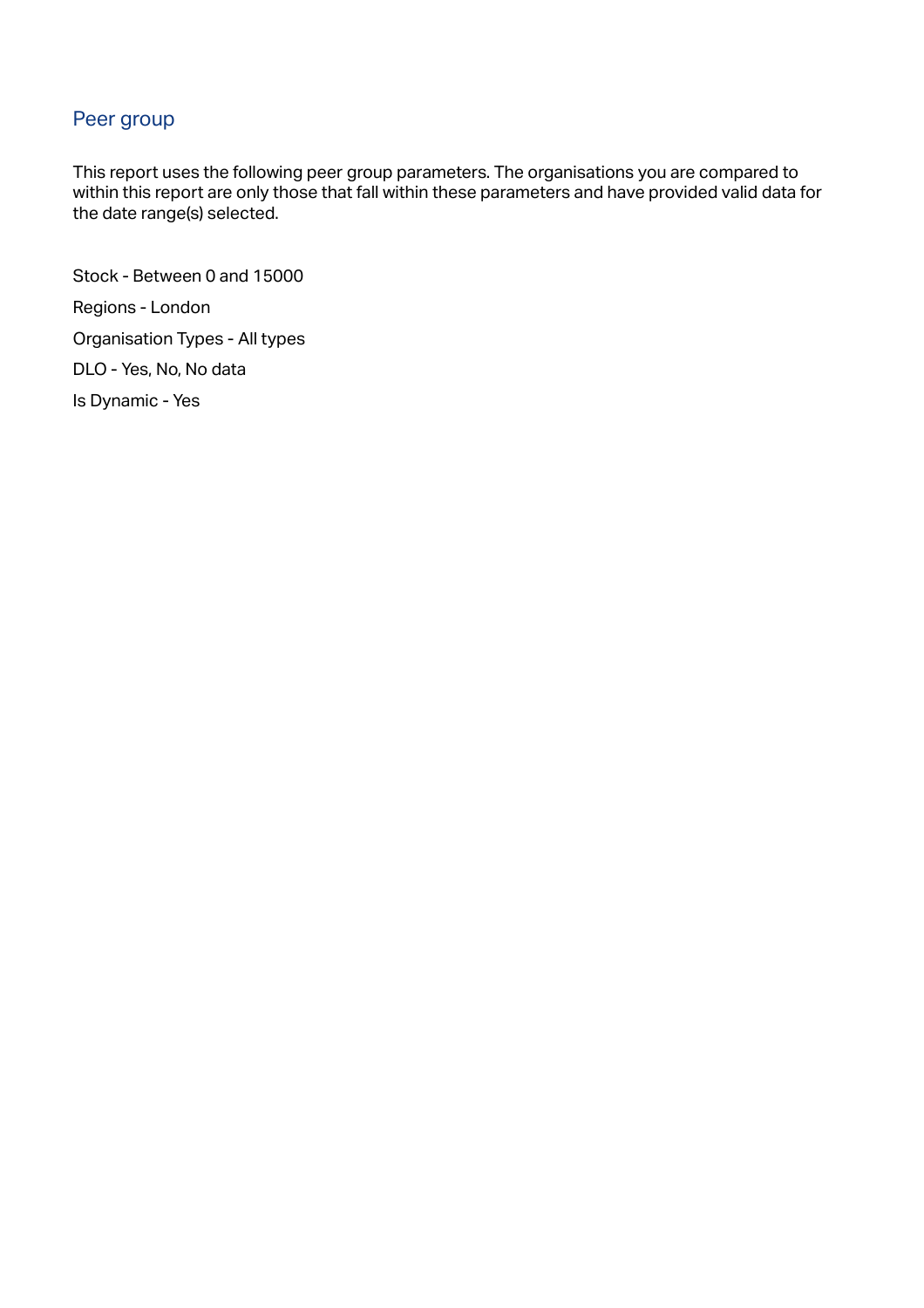## Business health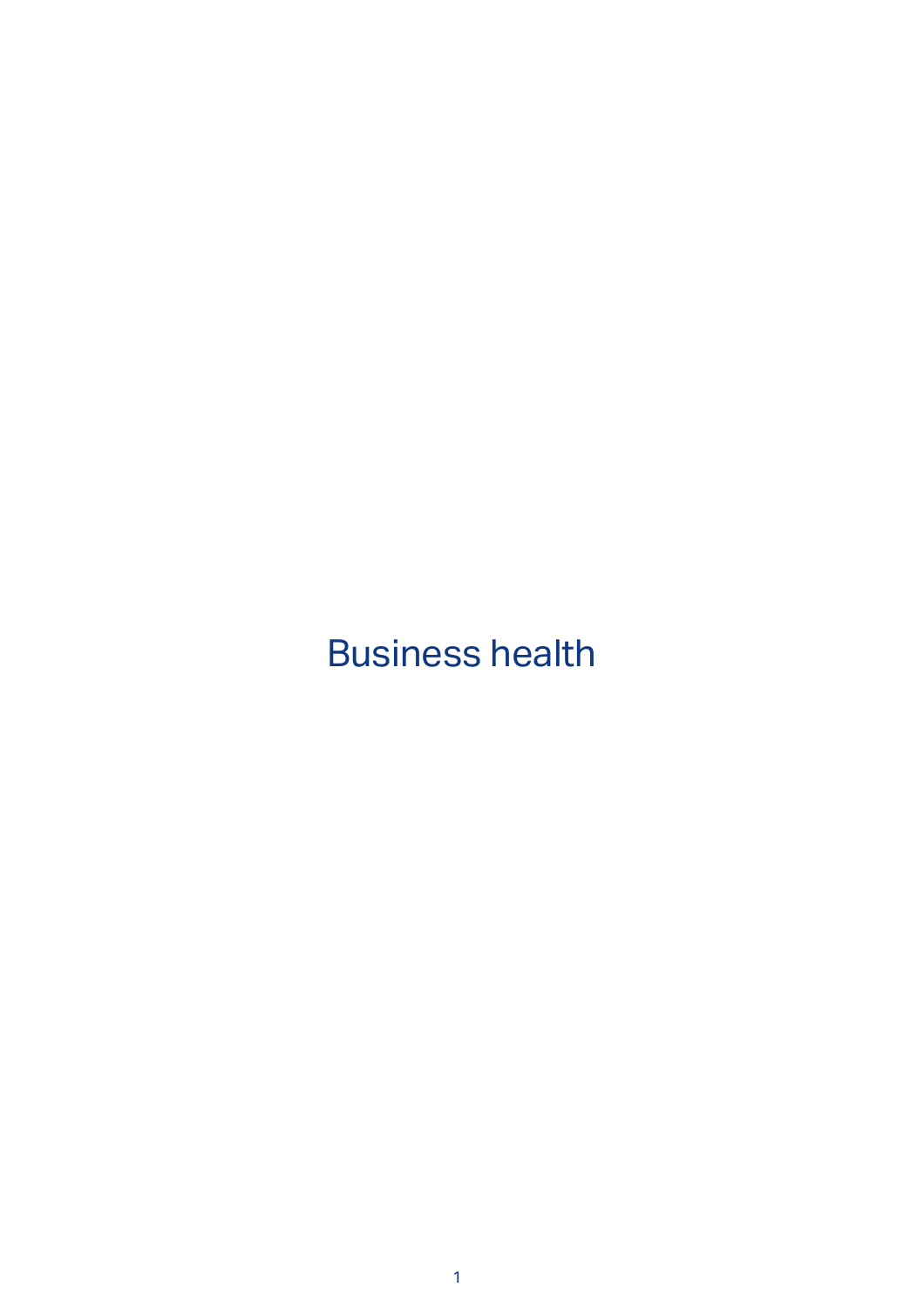#### Operating margin (SS)



Operating margin (social housing lettings) (SS)





2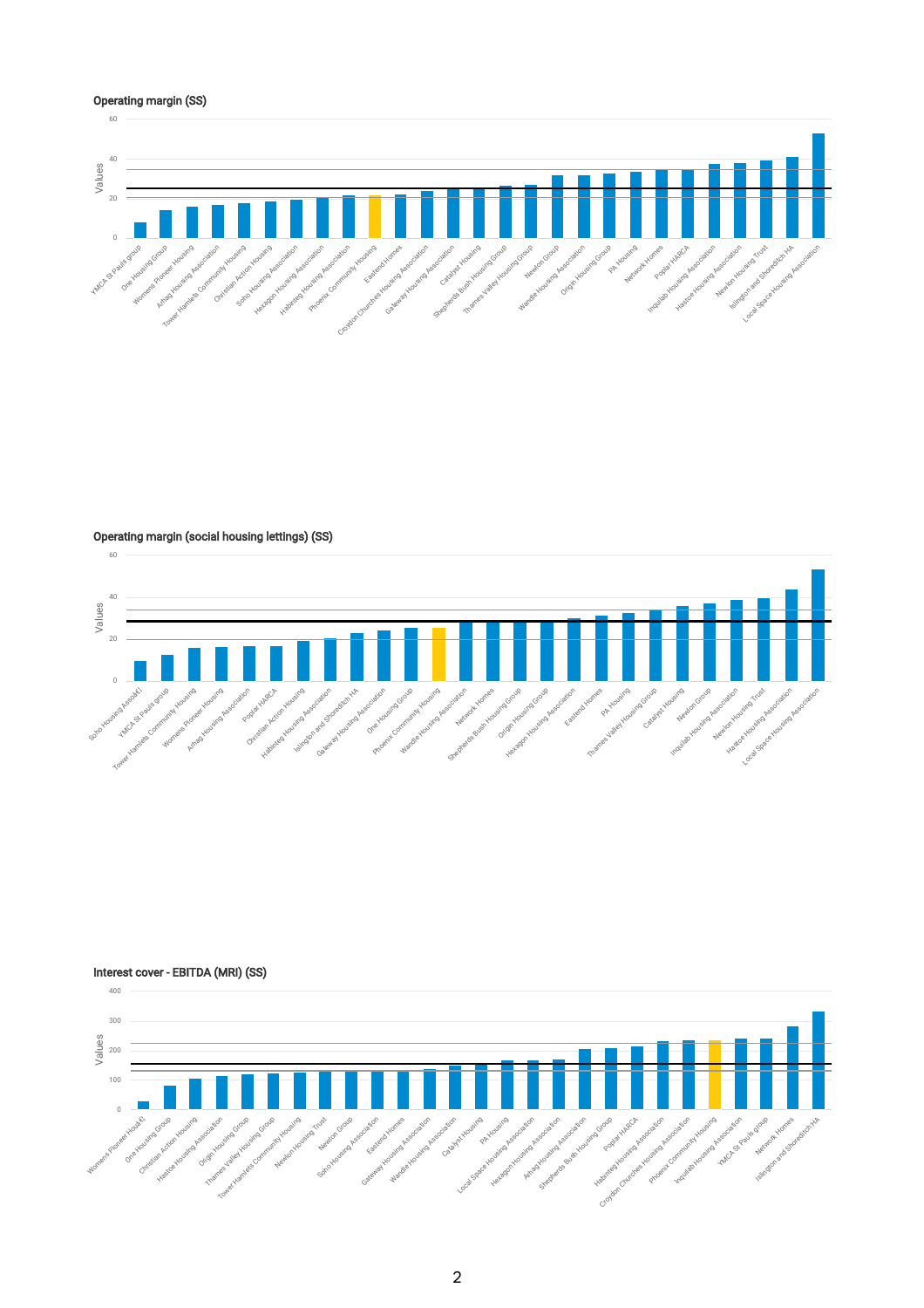Development (capacity and supply)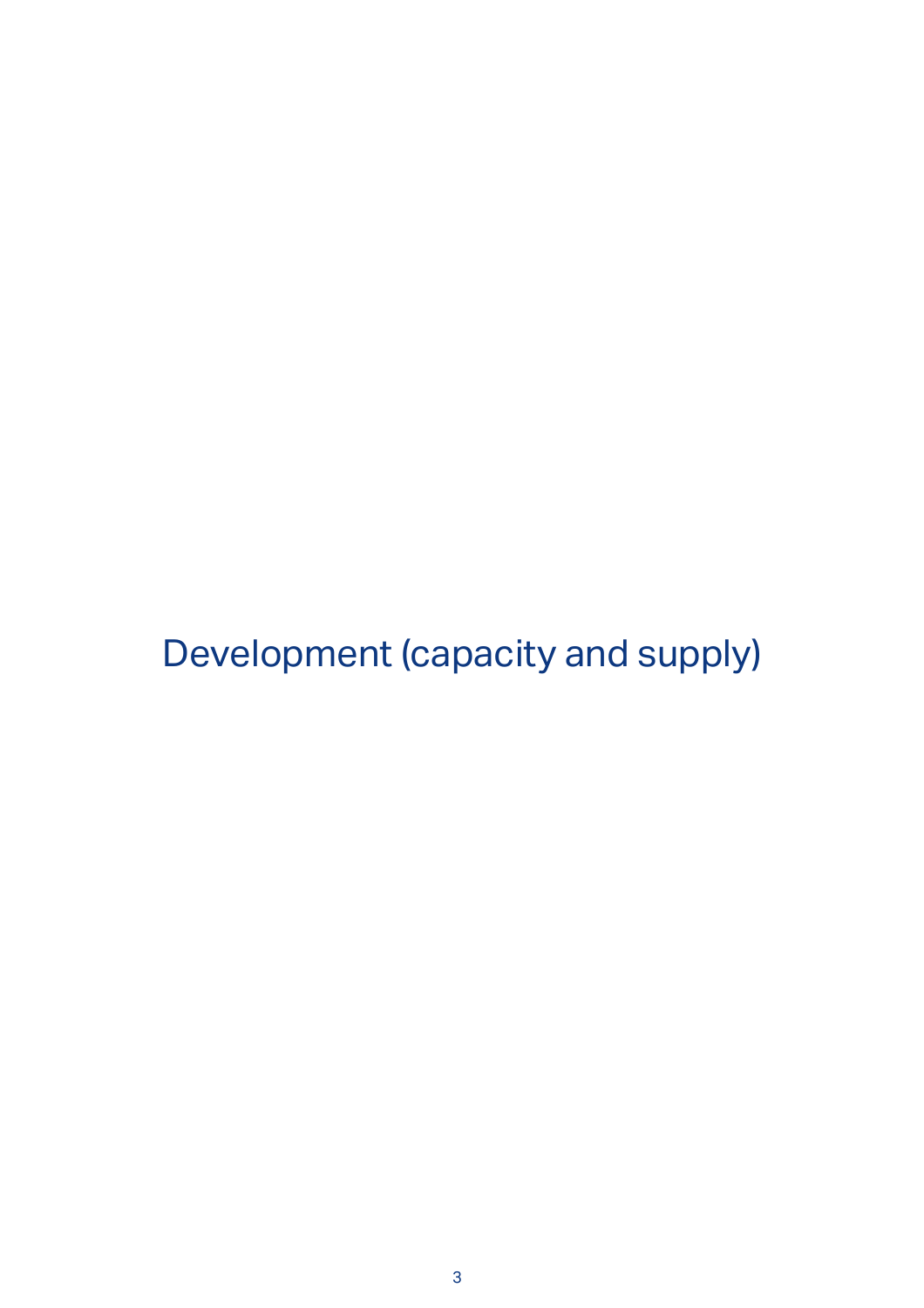

Units developed (absolute) - non-social (SS)



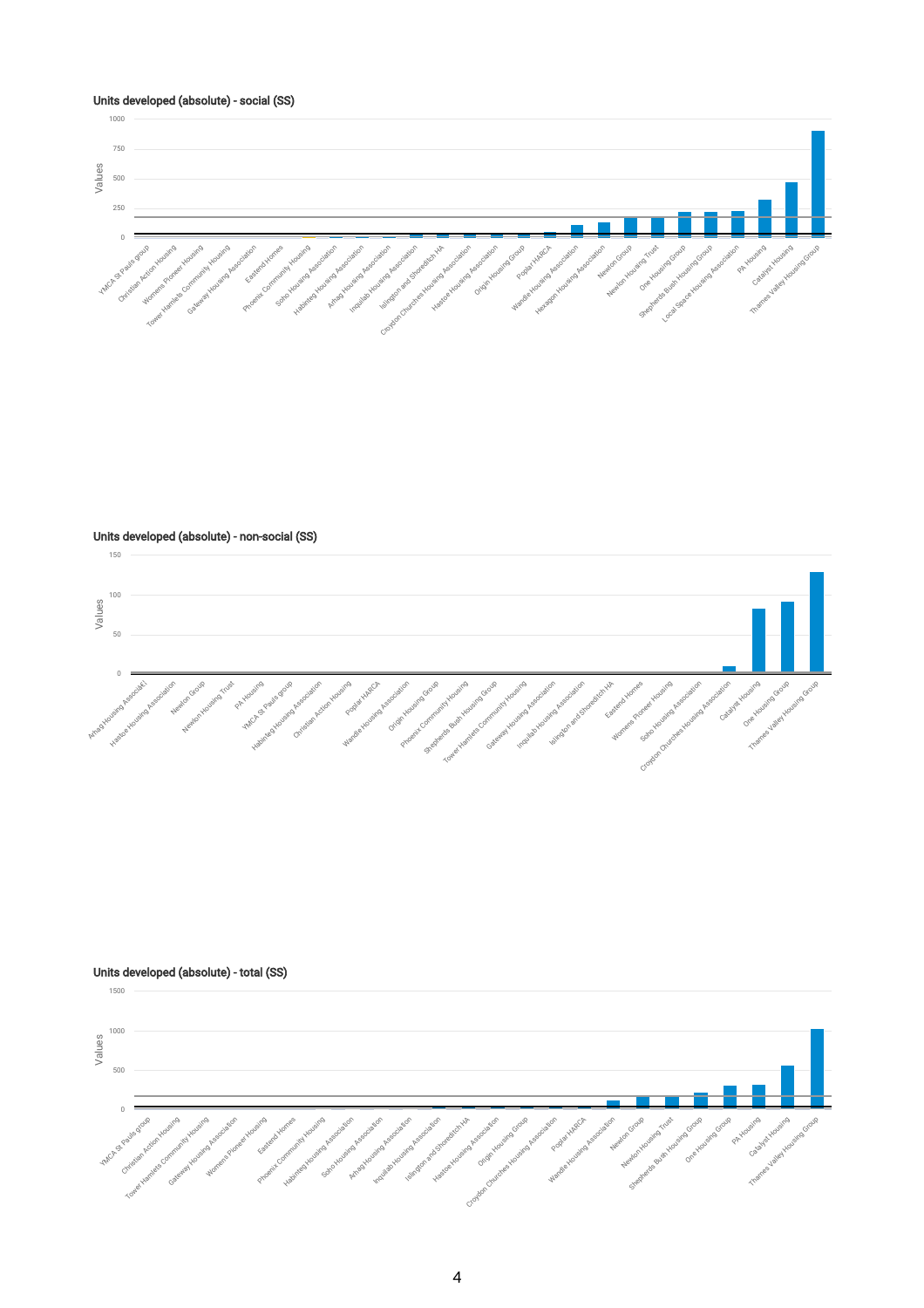#### Units developed (as a % of units owned) - social (SS)



Units developed (as a % of units owned) - non-social (SS)



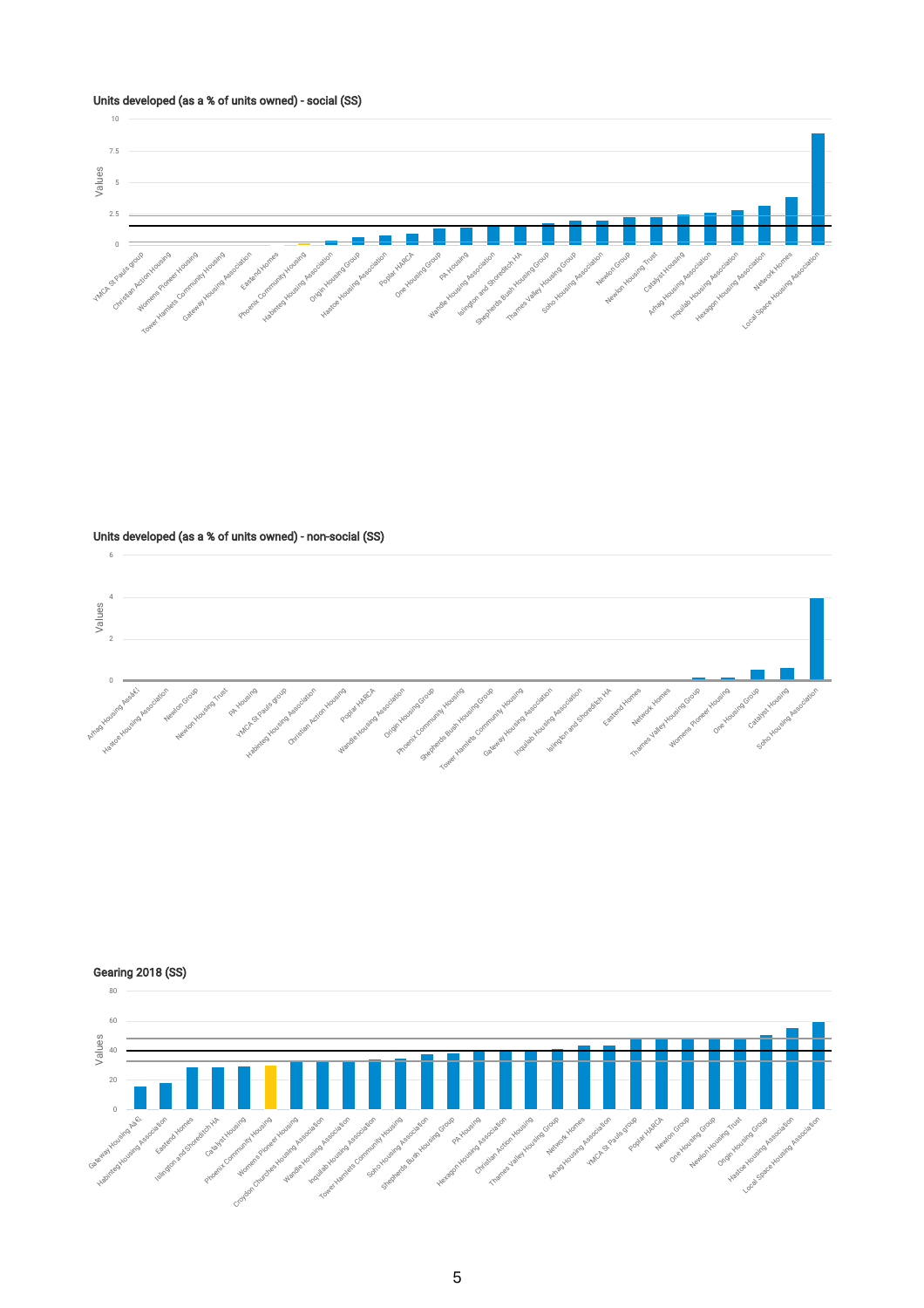Outcomes delivered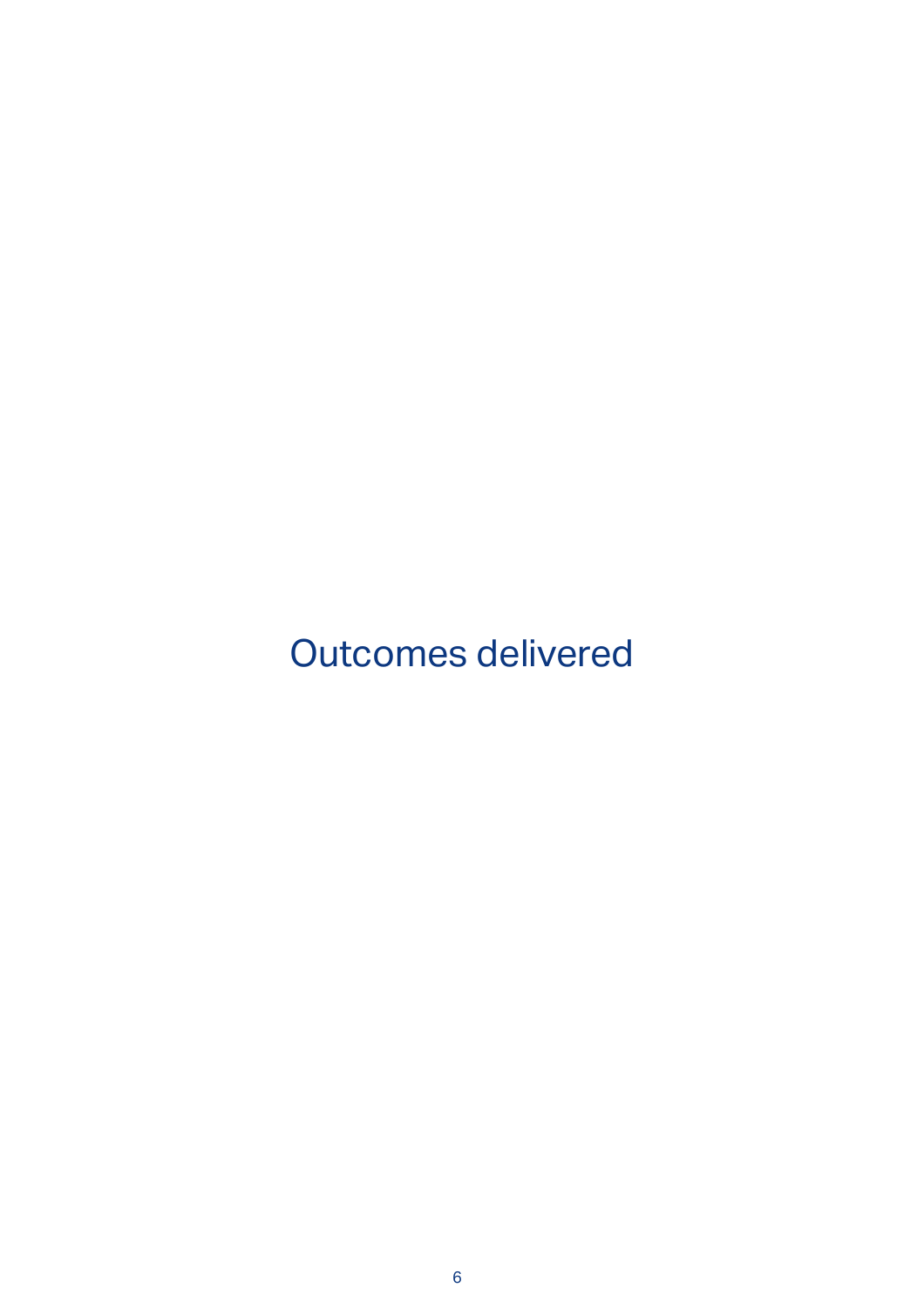#### Satisfaction with the overall service provided (SS)



Reinvestment % (SS)



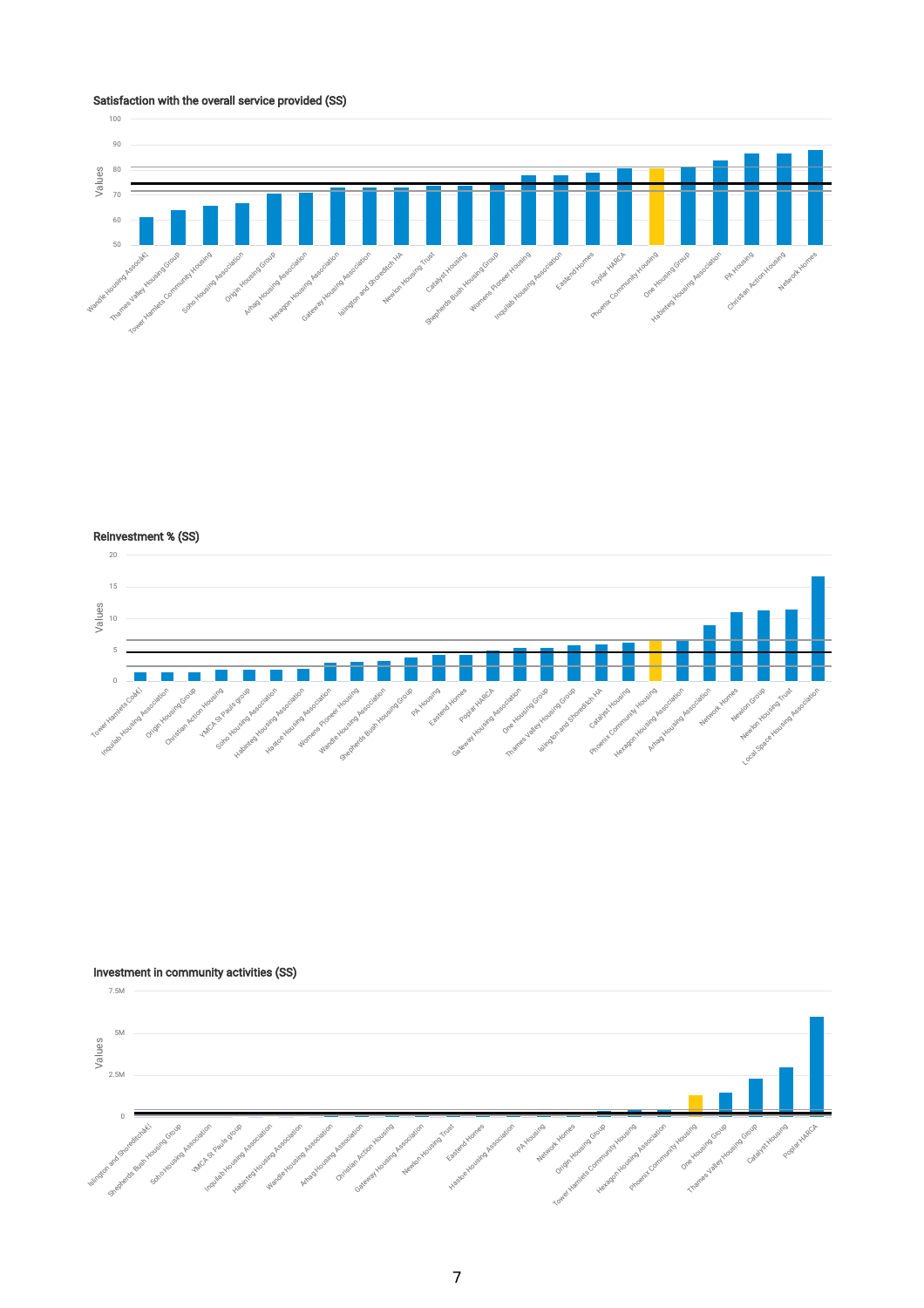Operating efficiencies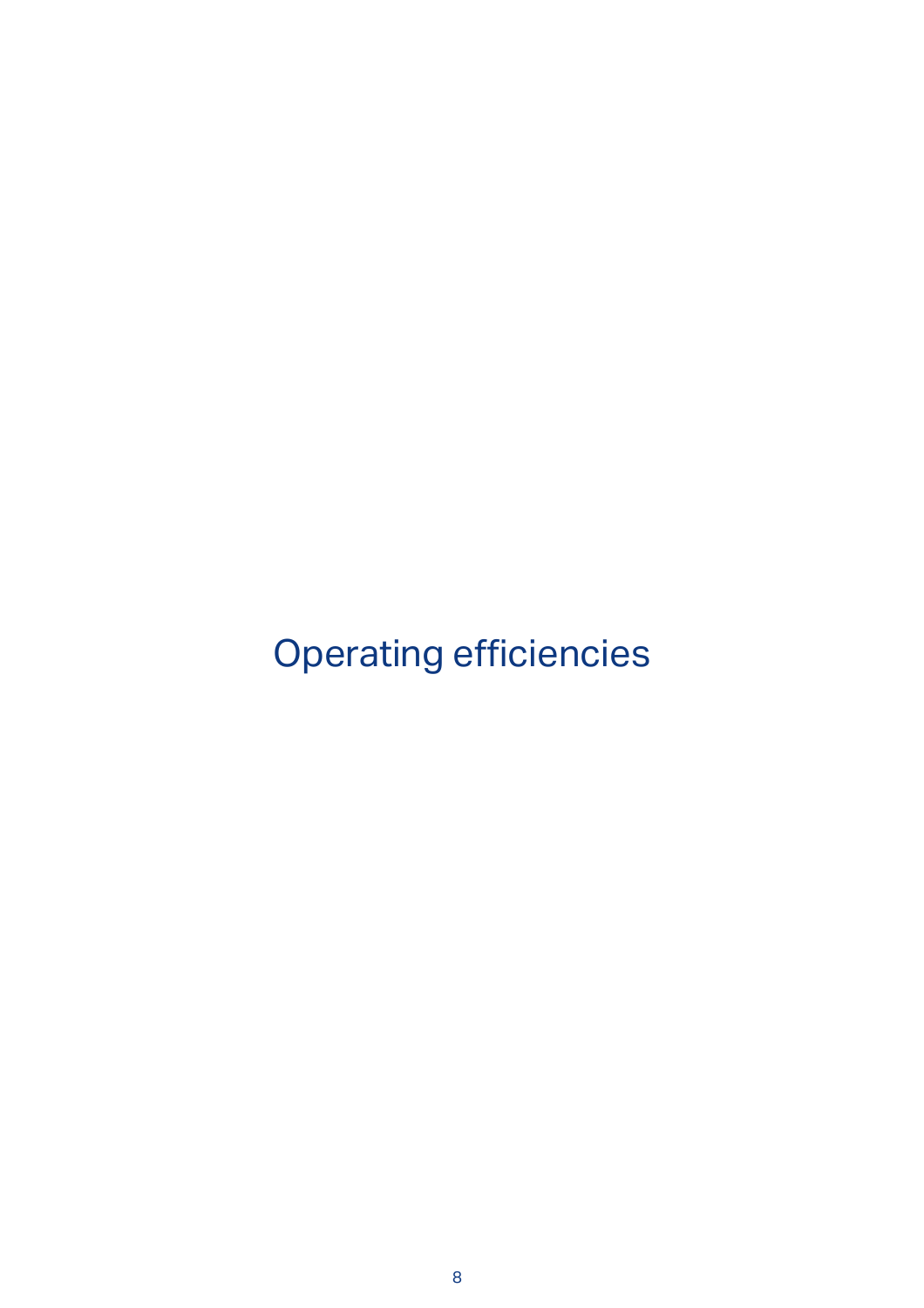

Service charge CPU (SS)



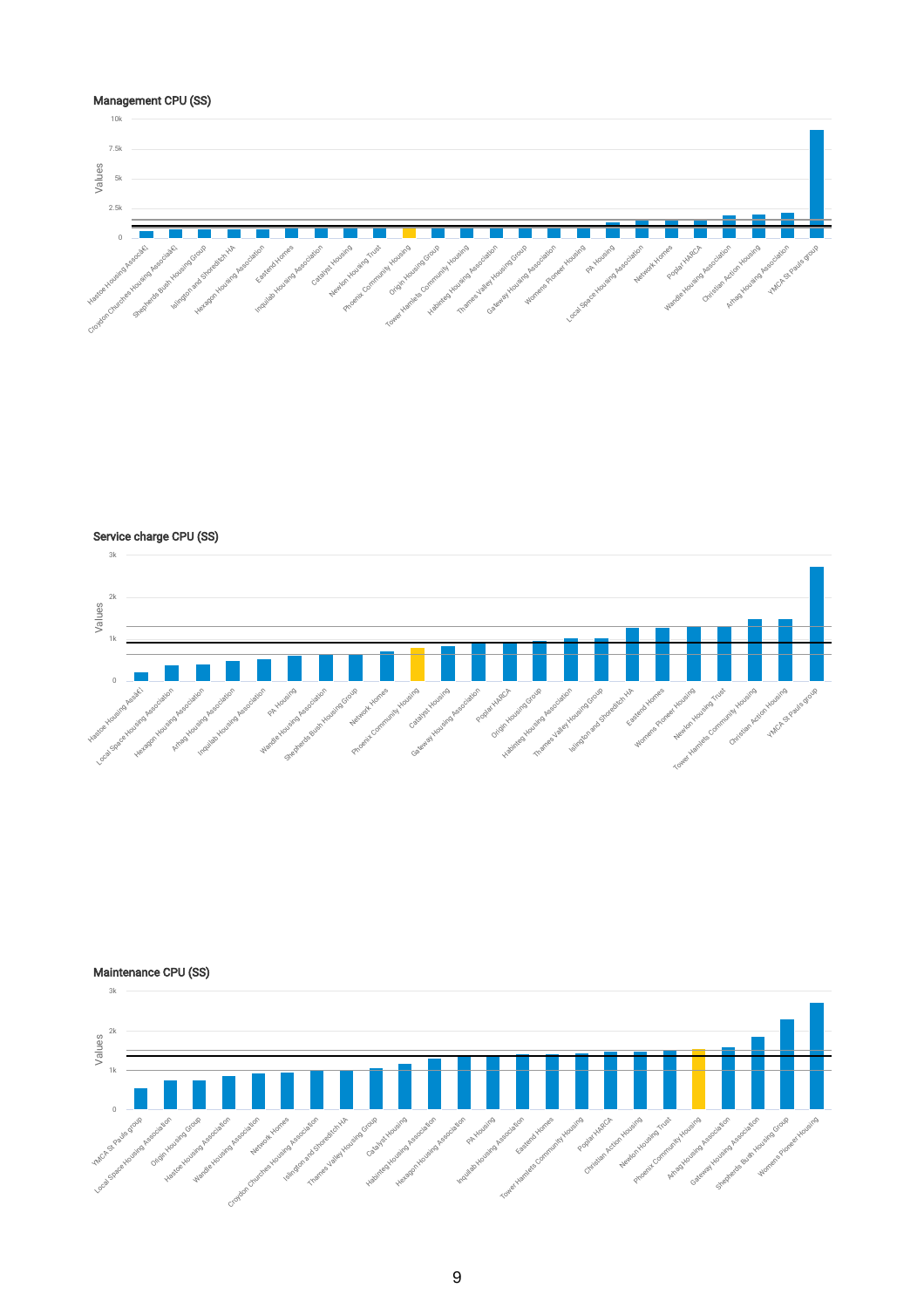#### Major repairs CPU (SS)



Other social housing costs CPU (SS)



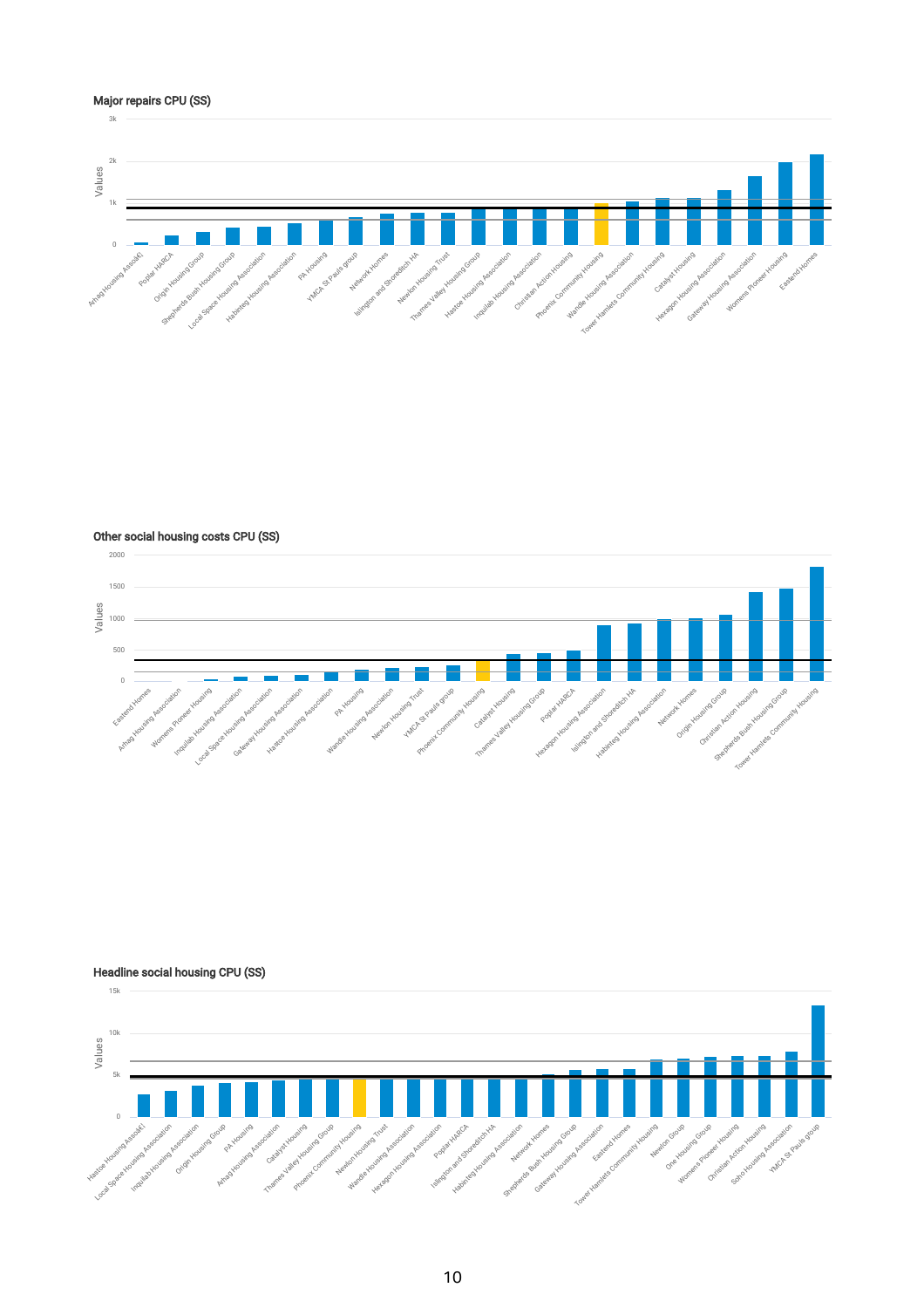

Overheads as a % of turnover (SS)

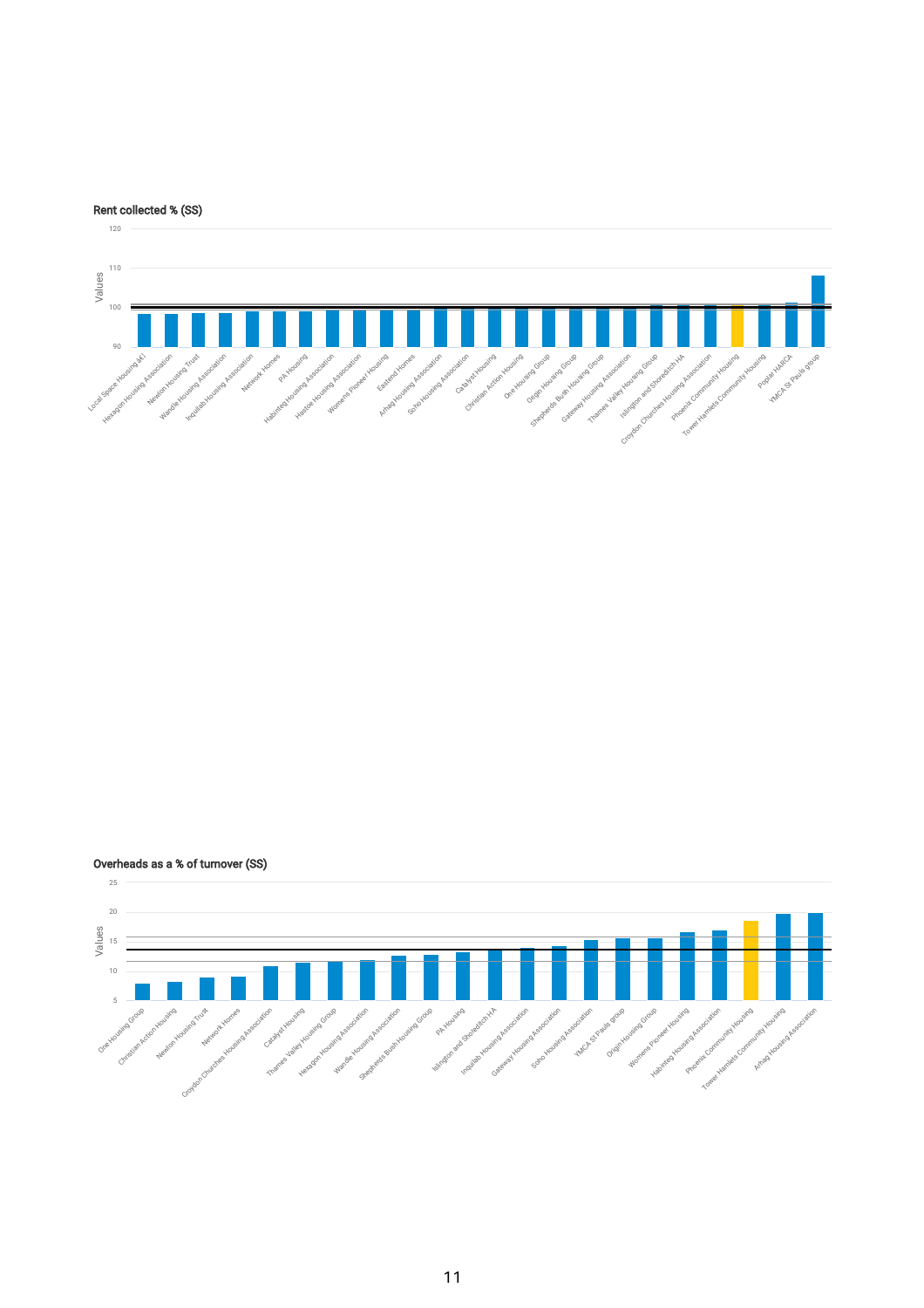# Effective asset management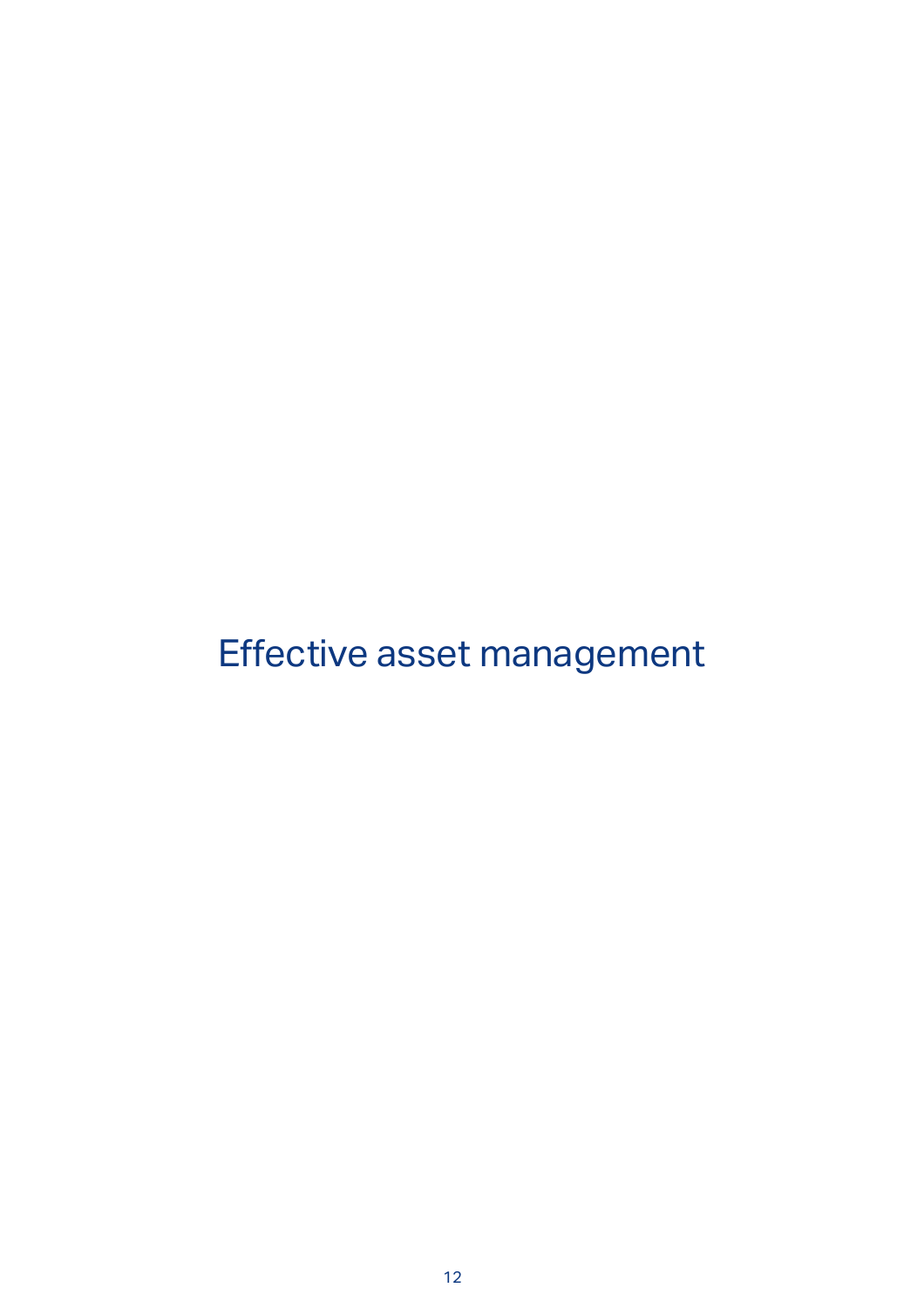#### Return on capital employed (ROCE) (SS)



#### Ratio of responsive repairs to planned maintenance (SS)